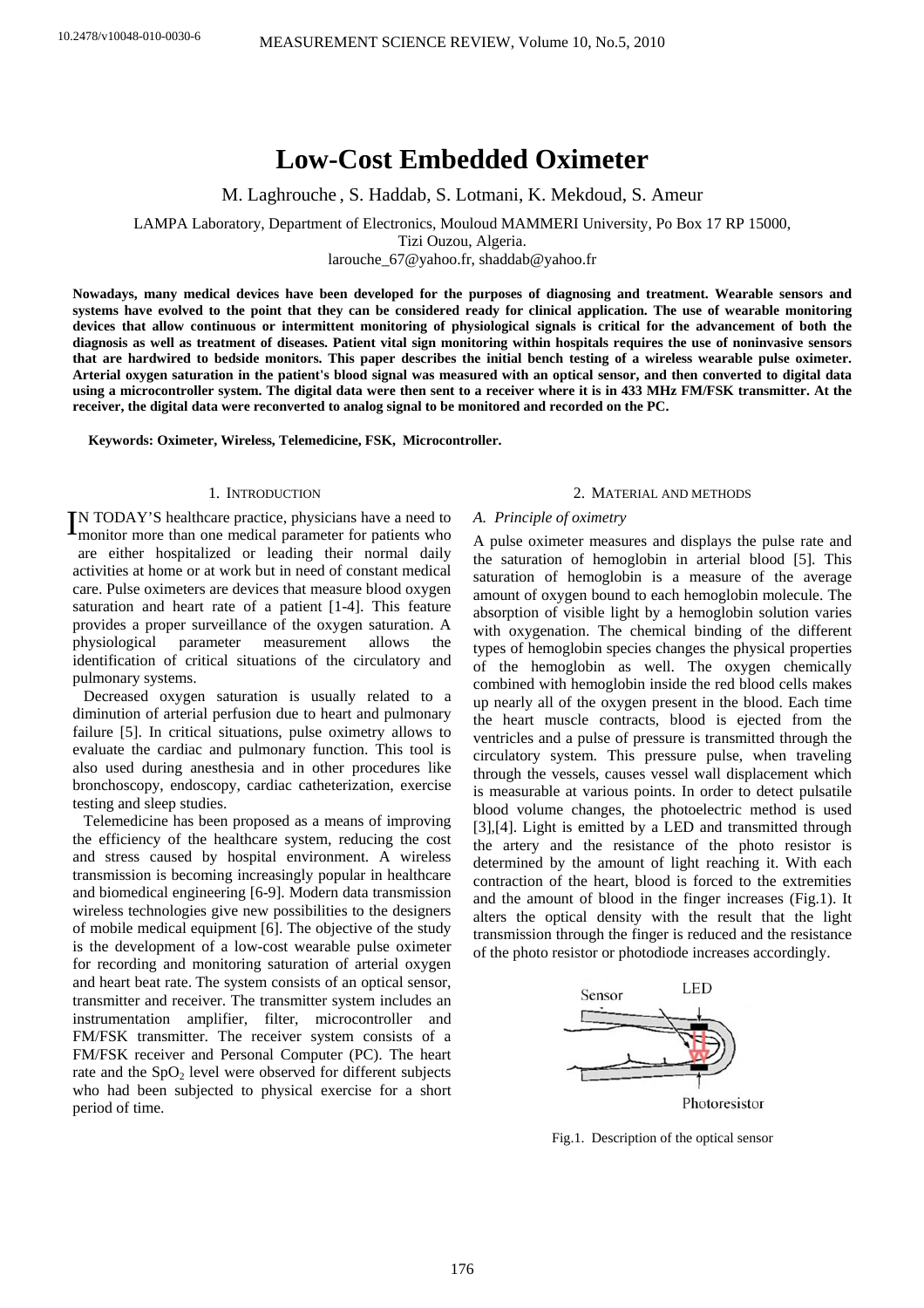#### *B. System description*

Wireless pressure pulse system (Fig.2) includes a transmitter, receiver, and a PC which is used to record online data. The transmitter system includes an instrumentation amplifier and filter, a microcontroller and a FM/FSK transmitter. Pressure pulse signals of 3–6 mV amplitude and 0.05–150 Hz frequency components were measured with optical sensor from the finger by the signal perception circuit. At the transmitter, the signal was amplified, filtered, and converted to the 8-bit parallel digital data. This digital data were converted to the serial data by the 16F876 microcontroller at 4 MHz operating frequency. Then a synchronization signal is added and 9600 baud data transmission speed is adjusted. The data are transmitted to space as electromagnetic waves by 433 MHz FM/FSK transmitter [10] (FS1000A). The digital data from the transmitter are transmitted to the PC for record and monitoring.



Fig.2. Block diagram of the data-acquisition system.

#### *C. Conditioning circuit*

The radiation amplifier consists of three blocks (Fig.3). The photo resistor is connected as a part of the voltage divider circuit and produces a voltage that varies with the amount of blood in the finger. The amplitude signal at the output of the sensor is around 6 mV and it is amplified by the instrumentation amplifier which has 63 dB voltage gain and 110 dB common mode rejection ratio (CMRR). A filter was used for suppressing 50Hz noise. Fig.4 shows the signal after the conditioning circuit.



Fig.3. The conditioning circuit



Fig.4. Oscilloscope view of optical sensor measurements after conditioning circuit

## *C. Processing card*

The PIC 16F877 is an 8-bit microcontroller, which has an on-chip eight-channel 10-bit Analog-to-Digital Converter (ADC). The amplified and conditioned LDR signal is fed to channel-0 of the microcontroller. The microcontroller also continuously samples the optical signal on channel-0 with a sampling interval of 10 milliseconds. Samples are stored in EEPROM memory and transmitted directly to the serial port in asynchronous mode using the built-in UART of the PIC16F877, which is used to communicate with the high frequency transceiver using TTL voltage levels (Fig.5).The hardware for the current prototype oximeter is shown in Fig.6



Fig.5. The processing card with high frequency transmission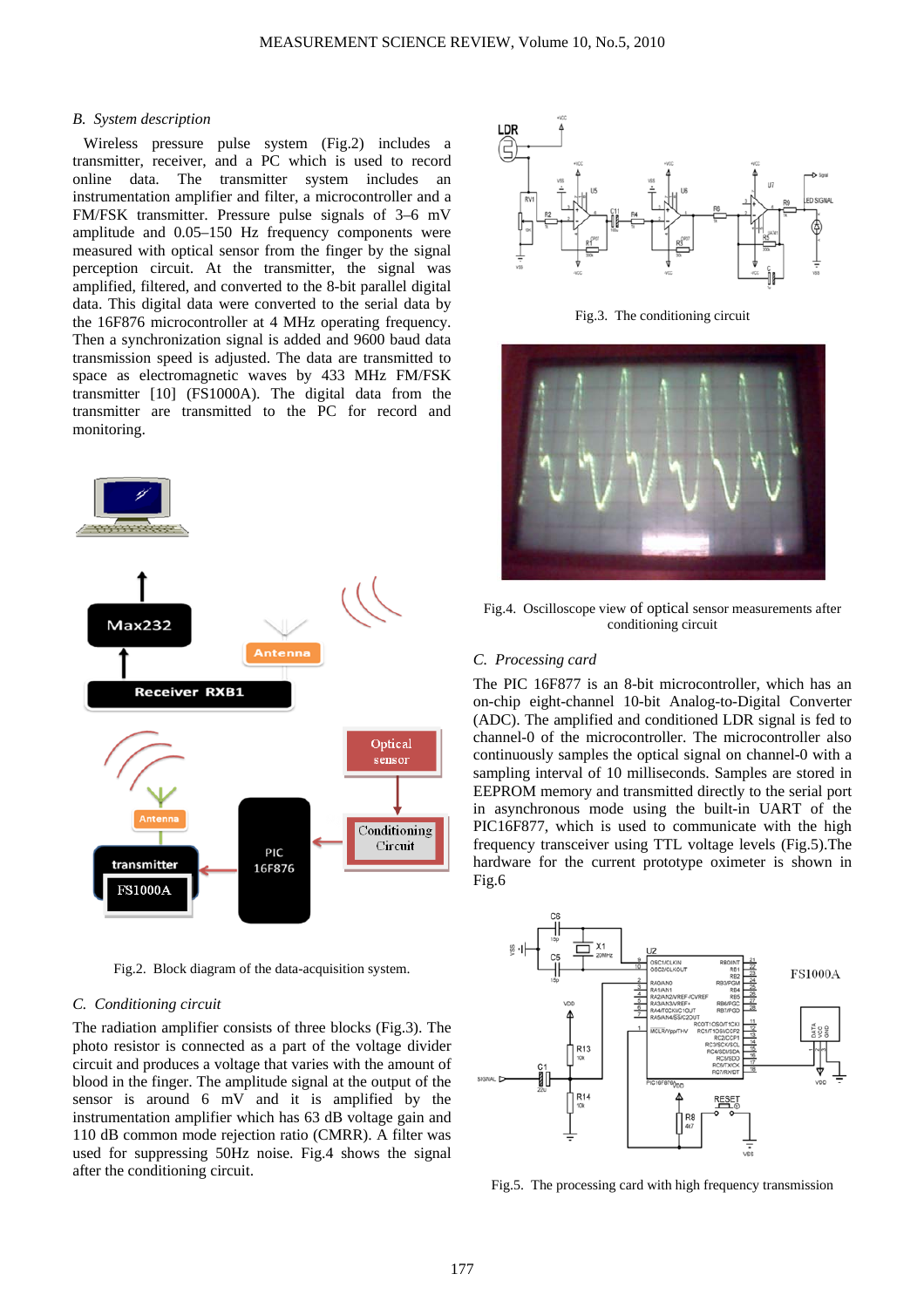

Fig.6. Hardware for the current prototype monitoring system

The Receiver system includes 433 MHz FM/FSK receiver (Fig.7). Electromagnetic waves were caught by 433 MHz FM/FSK receiver module. The digital data from the transmitter were transmitted to the PC for record and monitoring. The measurement results were recorded to the PC.



Fig.7. Receiver unit

## 3. EXPERIMENTAL RESULTS

For pulse oximetry measurements, several tests were performed on volunteers during normal breathing and forced breath-holding to see the repercussions on the pulse waveforms and, most importantly, on the oxygen saturation levels. Fig.8 shows the typical waveform produced when detecting the heart rate at the finger tip, for a normal person the frequency measured was 1.2Hz which corresponds to 72 beats per minute. The peak-peak voltage is taken for each wavelength incident on the finger. For experimentation purposes the heart rate and the  $SpO<sub>2</sub>$  level were observed after different subjects had been exercising for a short period of time.



Fig.8. Typical wave form of the oximeter on the receiver unit



Fig.9. Heart rate observed after running.

Fig.9 shows how the heart rate gradually slowed down after the subject had completed a 12 minute run. For an athletic person, the heart rate is normally around 72 beats per minute at rest, so after a recovery time, the heart rate will return to this level. Fig.10 shows the oxygen saturation level of the same person after running. Overall, the  $SpO<sub>2</sub>$  level was not affected greatly by running, mostly due to the fact that for an athletic person their oxygen level will not change much without physical exercise such as sprinting.



Fig.10. Oxygen level observed after running